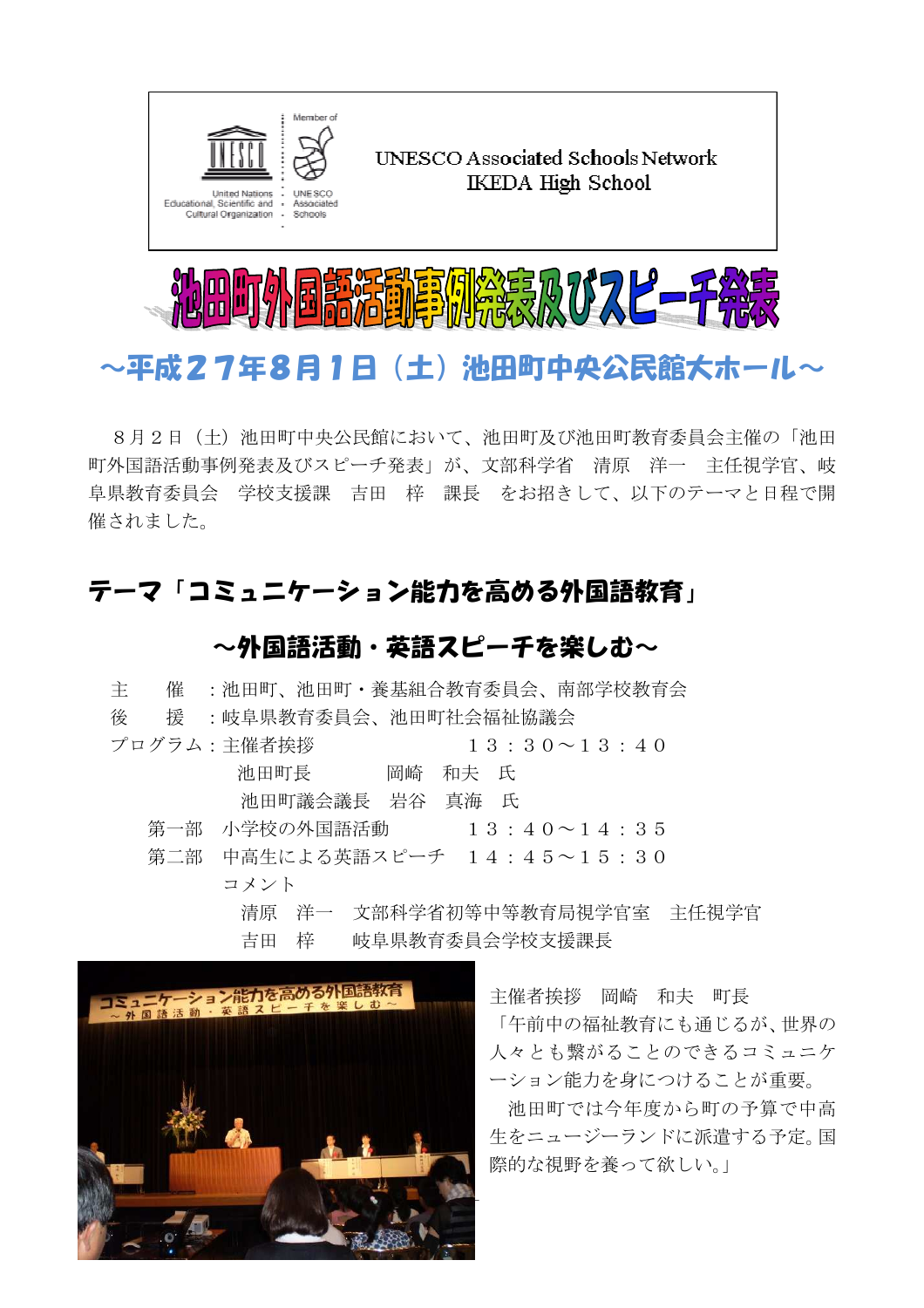#### 第一部 小学校の外国語活動

池田町の小学校(温知・宮地・養基・池田・八幡)による外国語活動の事例発表が行 なわれました。ALTの方々と一緒に楽しく、歌や踊りも交えながらの発表でした。





第二部 中高生の英語スピーチ

 池田中学生5名によるスピーチの後、池田高校3年生の田 中暢(のん)さんが、マレーシアでの海外研修での体験をも とに、「愛のおすそ分け=Let's share our love.」というテ ーマでスピーチを行ないました。

田中さんは経験に基づく、心のこもった、そしてしっかり とした力強い英語のスピーチを行い、集まった観衆を魅了し ました。





田中暢さんのスピーチ 「Let's share our love.」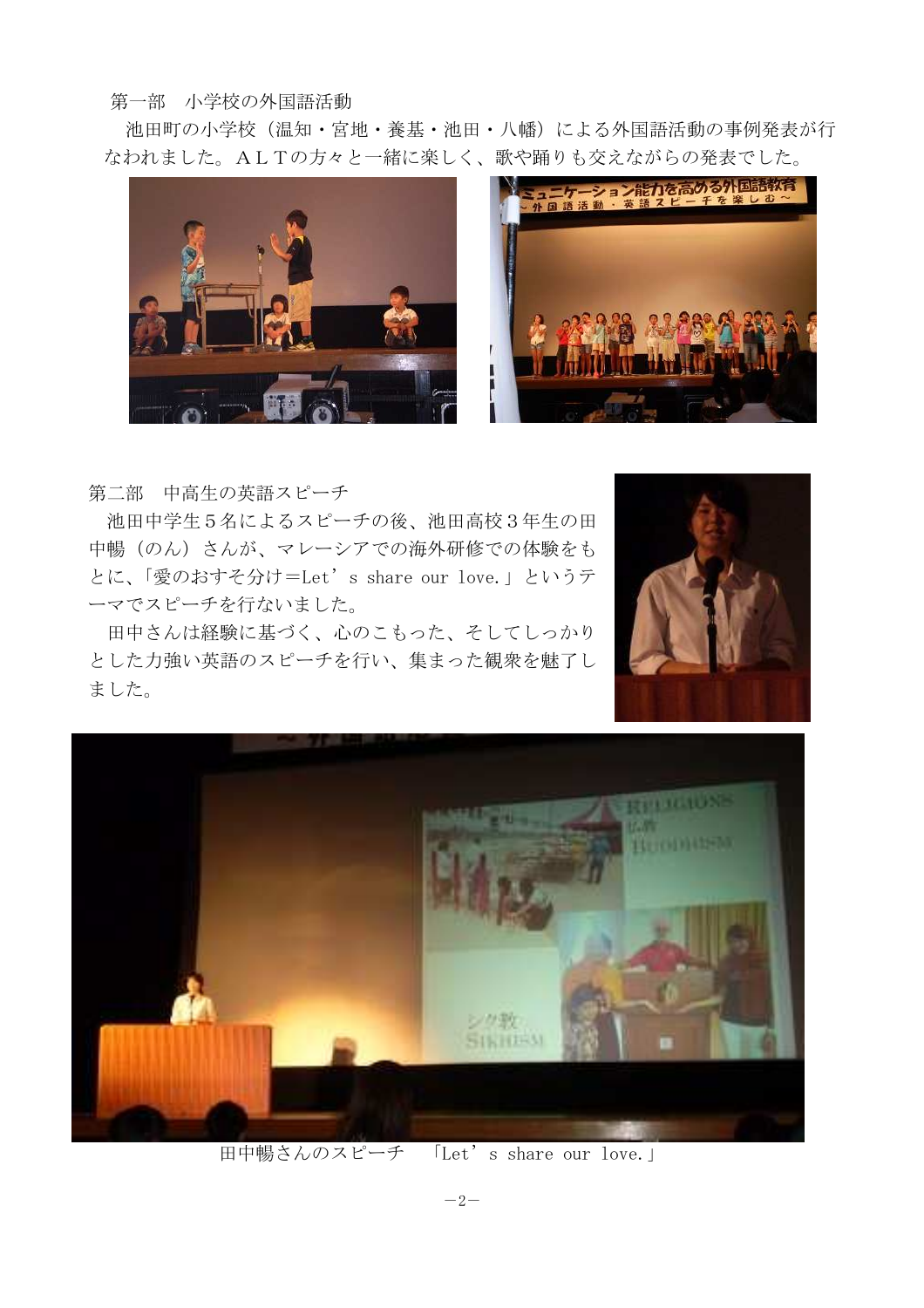以下スピーチの全文(日本語・英語)を掲載します。

#### Let's share our love.

Ikeda High School 3rd grade, Non Tanaka

Did you show your love to someone recently? Most Japanese people are shy, aren't we? It's quite difficult to show our love to other people, especially to those closest to us. There's actually a simple way anyone can do it, but first let me tell my story.

 I participated in a speech contest when I was a first year student in high school. I practiced English very hard and made a speech in public with a smile, because I was sure that my smile is my selling point. I won a prize in that contest, and I was awarded a ticket to go to Malaysia and stay there for a couple of weeks.

Malaysia is a multi-racial nation. Various races, such as Malaysians, Chinese, Indians, and European people live in this country, and therefore, it is natural that various languages, religions, and cultures exist side by side. Despite these differences, they understand and respect one another, and live peacefully together. I found this unusual as I came from a country where there isn't much diversity.

In Malaysia, I was very afraid that I wouldn't be able to make myself understood in English. So, I felt very uneasy and nervous.

When I first arrived, my host family received me warmly.

My host father said, "Welcome. From today, you are a member of my family."

Thanks to his words, I did not feel uneasy anymore. My host family was cheerful and close to one another. They treated me as a true family member without giving me special treatment. They were so good-natured, and their house was full of neighboring children from morning to evening. My host father said, "You are my daughter. I will scold you when you do something bad."

 As I became close to my host family, I felt frustrated, because I was not able to communicate with them in English. When I made a great effort to express my opinion, they tried hard to understand what I said. They used body language and facial expressions and it made our conversation successful. Not only my host family but many other people were very kind and friendly to me.

 They loved me so deeply as if I were their own daughter. Why? Why were they so kind, even though they had never met me before? Maybe, the reason is that they have love.

 When I came back to Japan, I made a resolution; "I will not forget my experience in Malaysia. Like my host family, I would like to do something for others."

 Another thing I realized was that English has amazing power. English is used in more than 50 countries by various peoples with different religions and cultures. That means that people can tell the importance or power of love to others all over the world by using English. It's like magic.

In my town and my high school, many people take part in volunteer activities. I participated in a volunteer activity to help handicapped people two years ago. I felt very happy because they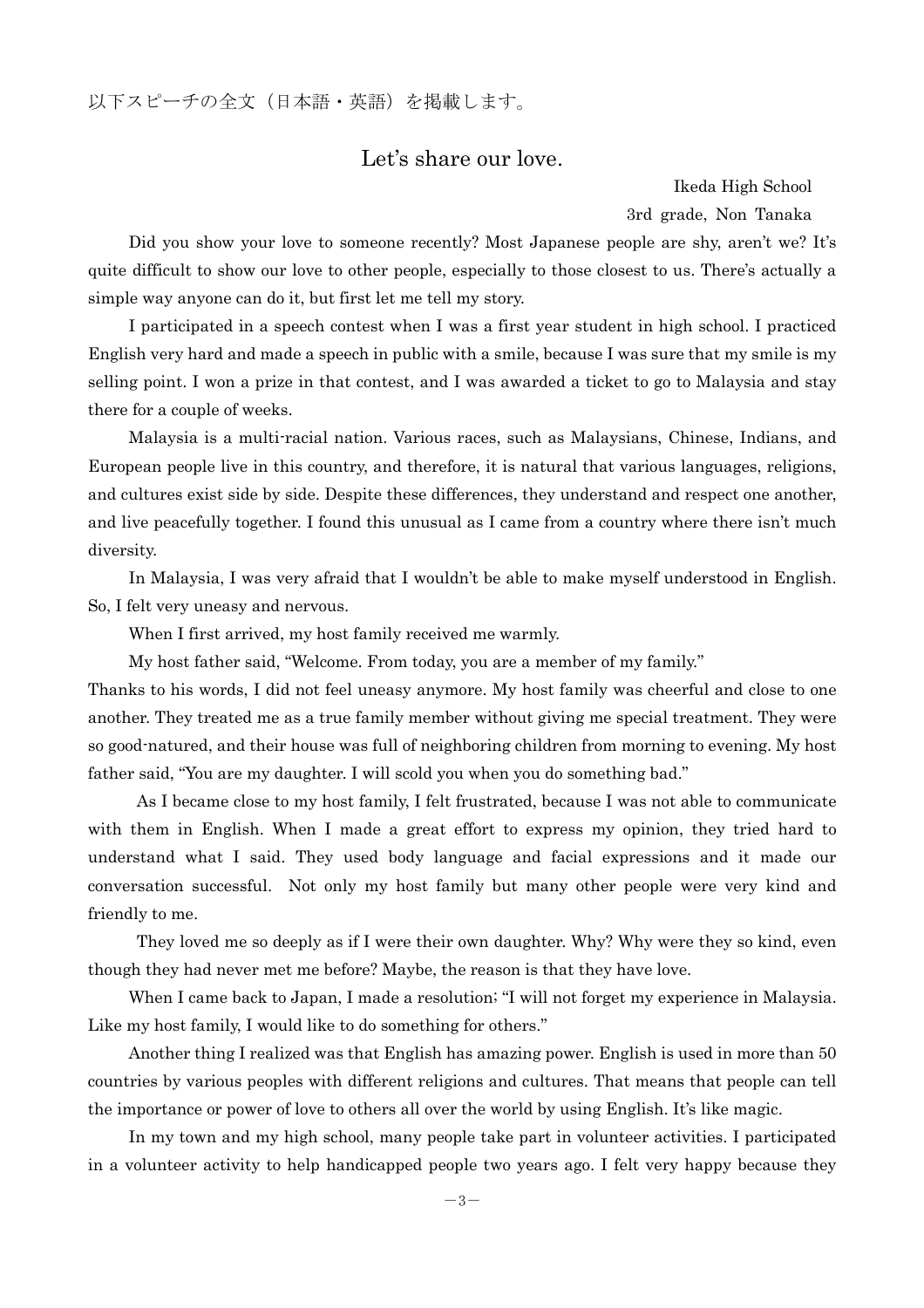were pleased. I hope that more people know that there are many opportunities for us to share love.

Under the theme of "Global Welfare," this year my high school was admitted as a member of "UNESCO Schools," and my school is the only public high school in Gifu Prefecture that joined UNESCO Associated Schools Network. This coming February, some students from my school will be sent to educational institutions in New Zealand. I believe this study tour will broaden the horizons of the participants. I strongly feel that I want to do a job which requires English skills and help others through using English. Though my job using English, I hope to share love with even more people around the world.

 These acts, such as trying to understand others, talking to others, helping others, and making others smile, seem like trivial things. But they have a great power to improve people's lives. By doing just a single kind act, we can feel happy and we can share love. Thank you for your kind attention.

### 愛のおすそ分け

岐阜県立池田高等学校 3年 田中 暢

あなたは最近、誰かに「愛している」と伝えましたか?

日本人はシャイですよね。大切な人ほど伝えるのが難しいものです。でも大丈夫!!今日は誰でもで きる愛のおすそ分けについてお話ししたいと思います。

幼い頃から私は英語が大好きで、高校 1年生の時にあるスピーチコンテストに出ました。練習を重ね、 私のアピールポイントである笑顔で大会に挑みました。結果は入賞!副賞として、マレーシアへの短期 派遣の切符を手に入れることができました。

さあ、このマレーシアでの経験が、私に夢を与えてくれたきっかけになりました。

 私が行ったマレーシアは、多国籍国家です。マレー系、中国系、インド系、ヨーロッパ系。人種が違 うため、言語、宗教、文化も様々です。しかし、それを乗り越え、互いを理解し、尊重し合い、共存し ている国、それがマレーシアでした。

 果たして私の英語は通じるのだろうか、行く前は不安でいっぱいでした。でも、私の心配とは裏腹に、 ホストファミリーは盛大に迎え入れてくれたのです。「ようこそ!今日からあなたは私たちの家族だ!」

 もう不安なんてありません!陽気で仲の良い家族でした。彼らは、私を特別扱いすることもなく、本 当の家族のように接してくれました。何と言っても人柄の良さ!家の中は近所の子ども達で朝から晩ま でにぎわっていました。ホストファザーは、「この子達は私の子どもだよ。悪いことをしたら叱るしね。」 そして、親子のスキンシップはおでこにキッス!とても素敵な光景でした。